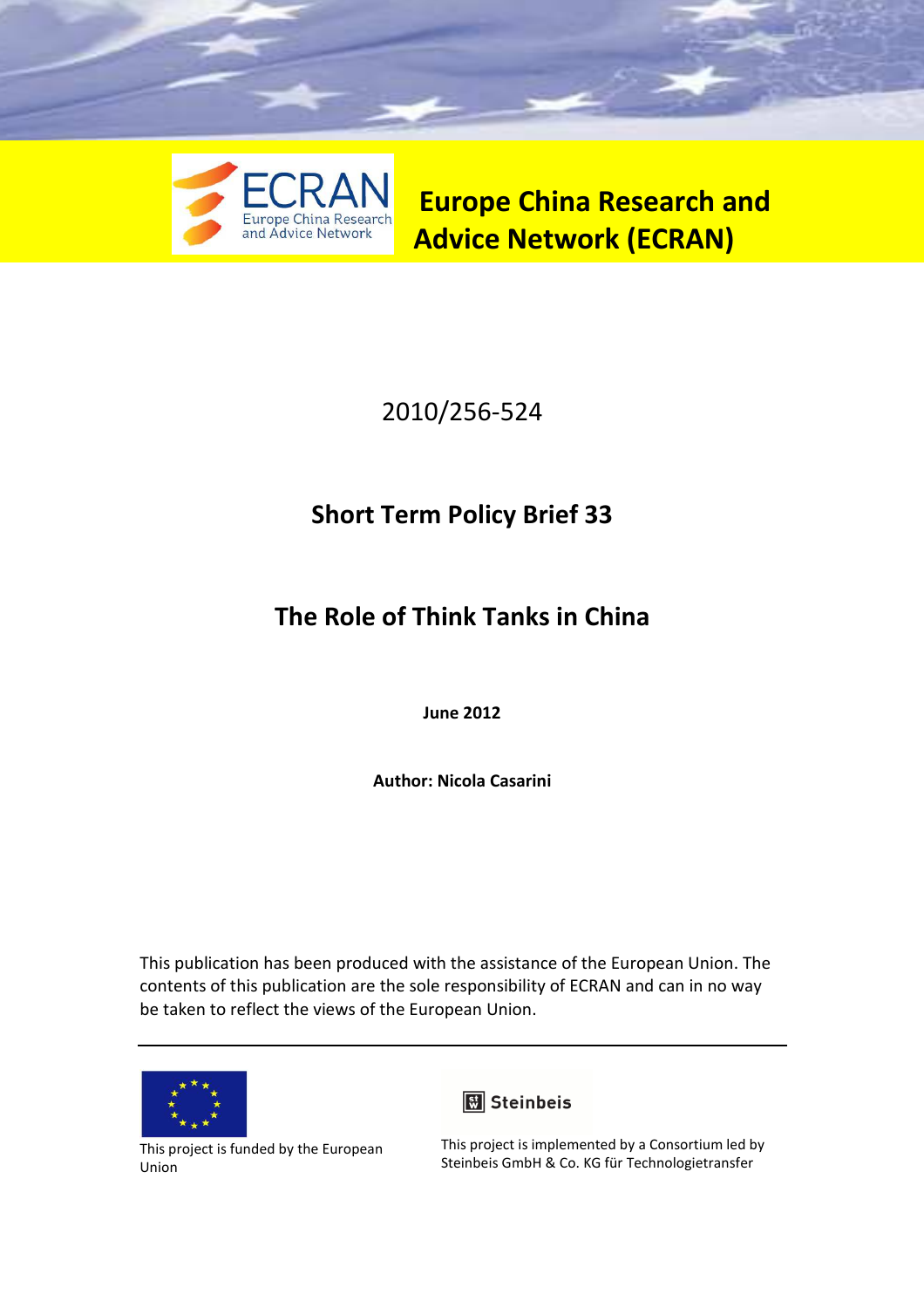## **Executive Summary**

- China's think tanks have become an important means for foreign observers to follow developments and gain insights into the Chinese policy-making system. Think tanks have unique knowledge of internal policy debates, in particular of dynamics occurring in the institutions which fund them.
- In China, there are no truly independent think tanks, although some do profess a certain degree of independence, in particular those that focus on economic issues. The majority of think tanks operate within administrative hierarchies under either a State Council ministry, a Central Committee department, or one of the general departments of the People's Liberation Army (PLA) which provide funding to the think tank/research institute under their authority. They often flesh out some guidelines on the research topics to be pursued, and grant access to classified material that would otherwise be impossible to consult.
- The role of think tanks in China is to (i) provide analysis and advice to government officials and Chinese Communist Party (CCP) central structures; (ii) act as channels for information and intelligence gathering as well as for policy testing and dissemination; (iii) organise meetings with foreign experts to provide Chinese policymakers with information and feedback on official positions; (iv) carry specific messages and indications for foreign experts and policymakers; (v) meet foreign experts and officials with whom they are familiar in order to influence the policies of their governments and/or institutions vis-à-vis China.
- Among the think tanks focusing on international relations and foreign policy, the most influential is the China Institute of Contemporary International Relations (CICIR), followed by the China Institute of International Studies (CIIS).
- Among the defence-related and military think tanks, the China Institute for International Strategic Studies (CIISS) and the China Foundation for International Strategic Studies (CFISS) are the two top institutes;
- Among the economic and political-economy think tanks, the China Centre for International Economic Exchanges (CCIEE), the Institute of World Economics and Politics (IWEP) at the Chinese Academy of Social Sciences (CASS), and the National Economics Research Institute (NERI) are top;
- Research institutes at leading Chinese universities are increasingly becoming part of the think tank landscape. The main ones are: the School of International Studies (SIS) at Peking University; the Institute of International Studies (IIS) at Tsinghua University; and the Centre for American Studies (CAS) at Fudan University.

# **Policy suggestions**

- The EU has traditionally engaged with the more established CICIR and the CIIS. More attention should be paid to the Shanghai Institute of International Studies (SIIS) headed by the brother of the current Chinese Foreign Minister - and to the China Centre for Contemporary World Studies (CCCWS), a small but increasingly influential think tank under the aegis of the International Department of the Central Committee of the CCP.

IS37 The Role of Think Tanks in China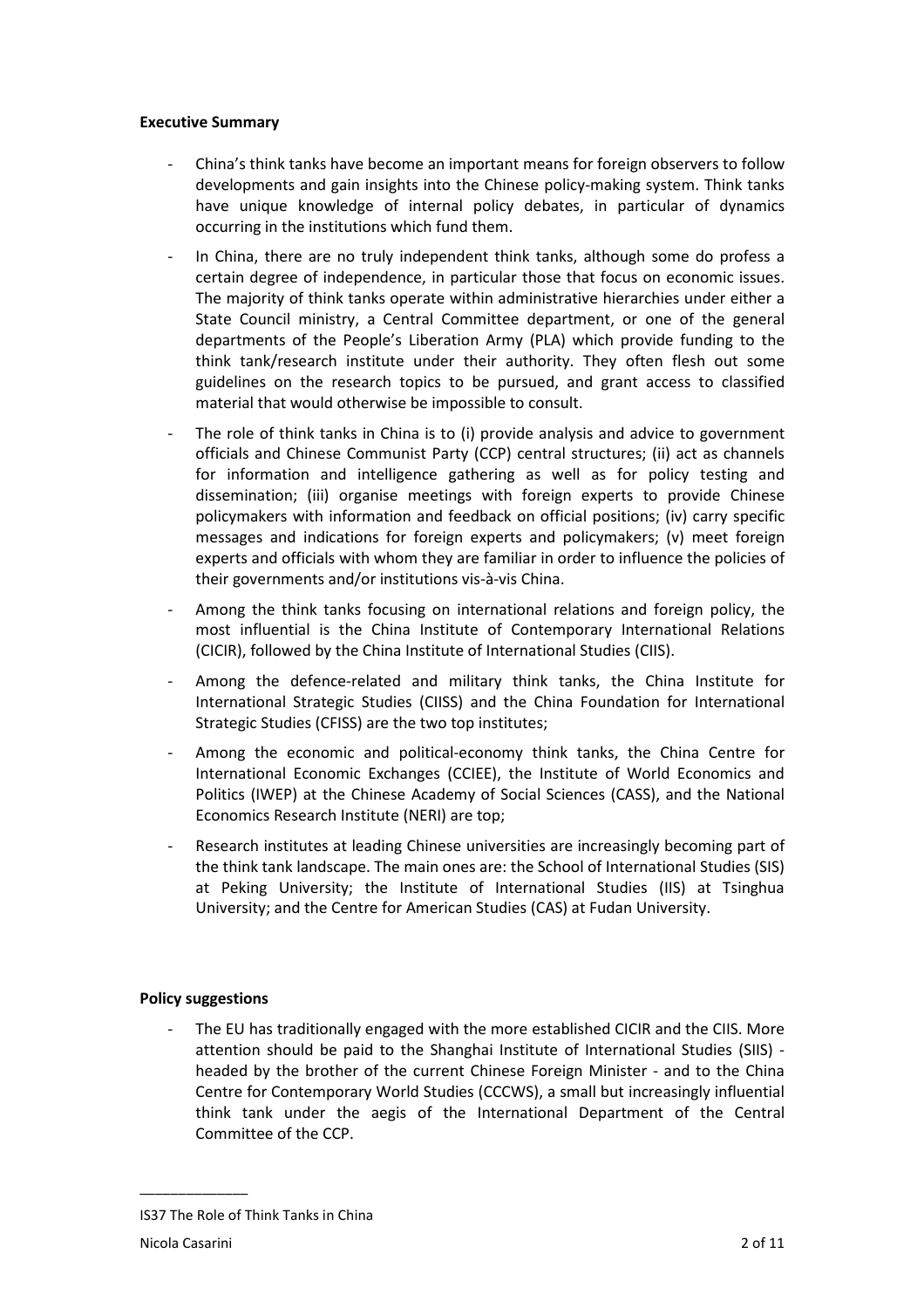- The EEAS should engage further with the China Institute for International Strategic Studies and the China Foundation for International Strategic Studies on Track II policy dialogues to advance the defence and military dimensions of EU-China relations.
- The EU should make more strategic use of think tanks and expertise available across Europe to further track-two policy dialogues with Chinese think tanks. This will allow collection of useful information and insight perspectives on Chinese policies to enable better development of a strategic approach vis-à-vis Beijing. Moreover, EU policymakers could consider regular triangular dialogues, e.g. use expertise available in Europe to engage Chinese think tanks together with other research centres in the US and Asia in order to further discussion on issues of common interest.

IS37 The Role of Think Tanks in China Nicola Casarini 3 of 11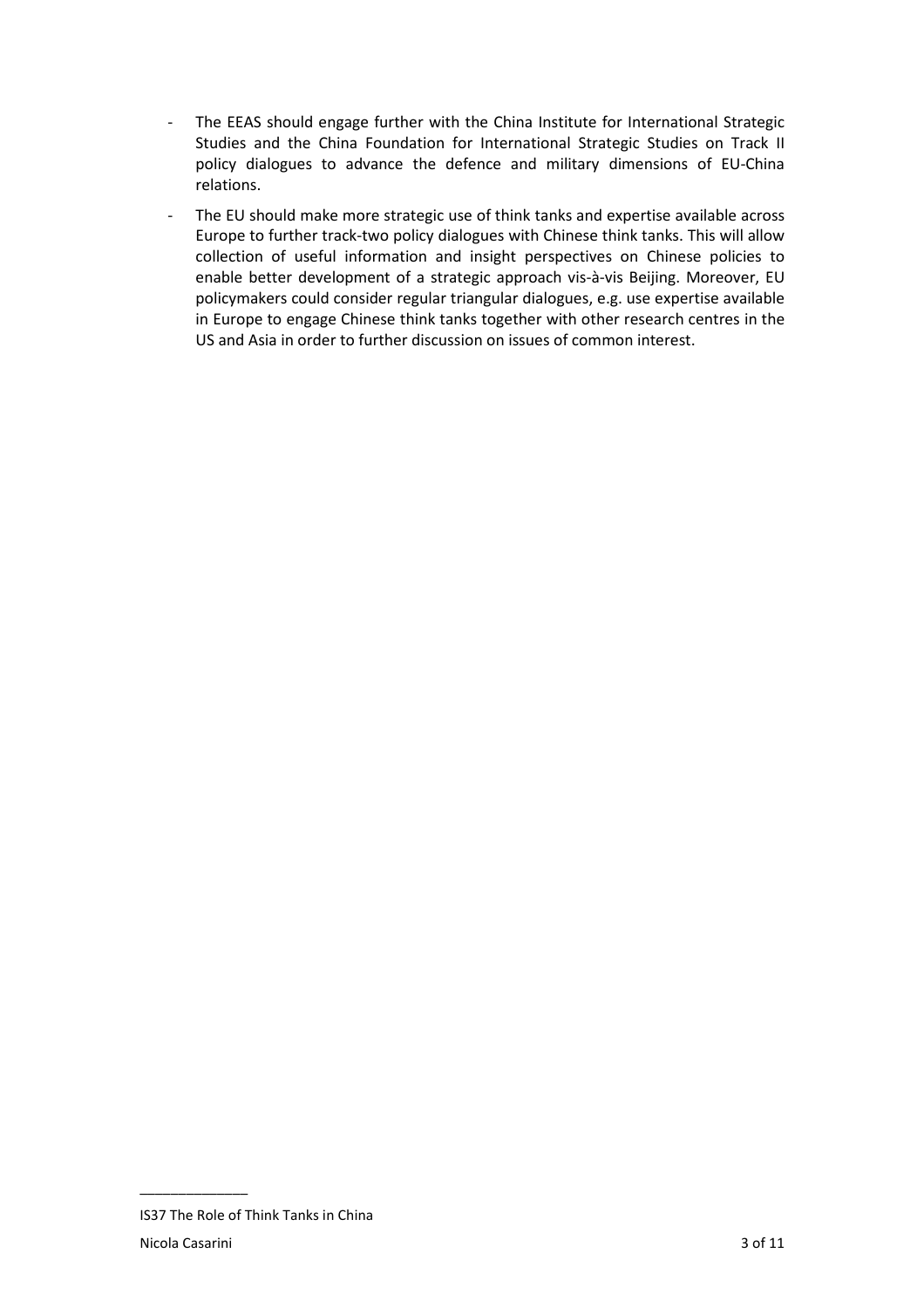### **1. The role of think tanks in China**

Since their emergence in the early 1980s, China's think tanks have become an important means for foreign observers to follow developments and gain insights into the Chinese policy-making system. In 2007, the report of the  $17<sup>th</sup>$  Chinese Communist Party (CCP) Congress explicitly mentioned 'the role of think tanks' for the first time. This recognition and support from the authorities was indicative of the rapid development of think tanks as well as their expanding influence.

Chinese think tanks have unique knowledge of internal policy debates, in particular of the dynamics of the institutions which fund them. In China, there are no truly independent think tanks, although some profess a certain degree of independence. All operate within administrative hierarchies under either a State Council ministry, a Central Committee department, or one of the general departments of the People's Liberation Army (PLA) which provide funding to the think tank/research institute under their authority. They often flesh out some guidelines on the research topics to be pursued, and grant access to classified material that would otherwise be impossible to consult. A few think tanks have more than one line of institutional authority. The most prominent of these exceptions is China Institutes of Contemporary International Relations (CICIR) which is under the authority of the Central Committee Foreign Affairs Office (FAO) and the State Council Ministry of State Security. In general, Chinese think tanks/research institutes remain firmly embedded within vertically hierarchical bureaucratic systems.

The role of think tanks in China can be summarised as follows:

- (i) They provide analysis to government officials and central structures of the Chinese Communist Party;
- (ii) They act as channels for information and intelligence gathering as well as for policy testing and dissemination;
- (iii) They organise meetings with foreign experts and officials to provide the Chinese policy-making system with a steady stream of information and feedback on official positions and/or new policy directions;

IS37 The Role of Think Tanks in China Nicola Casarini 4 of 11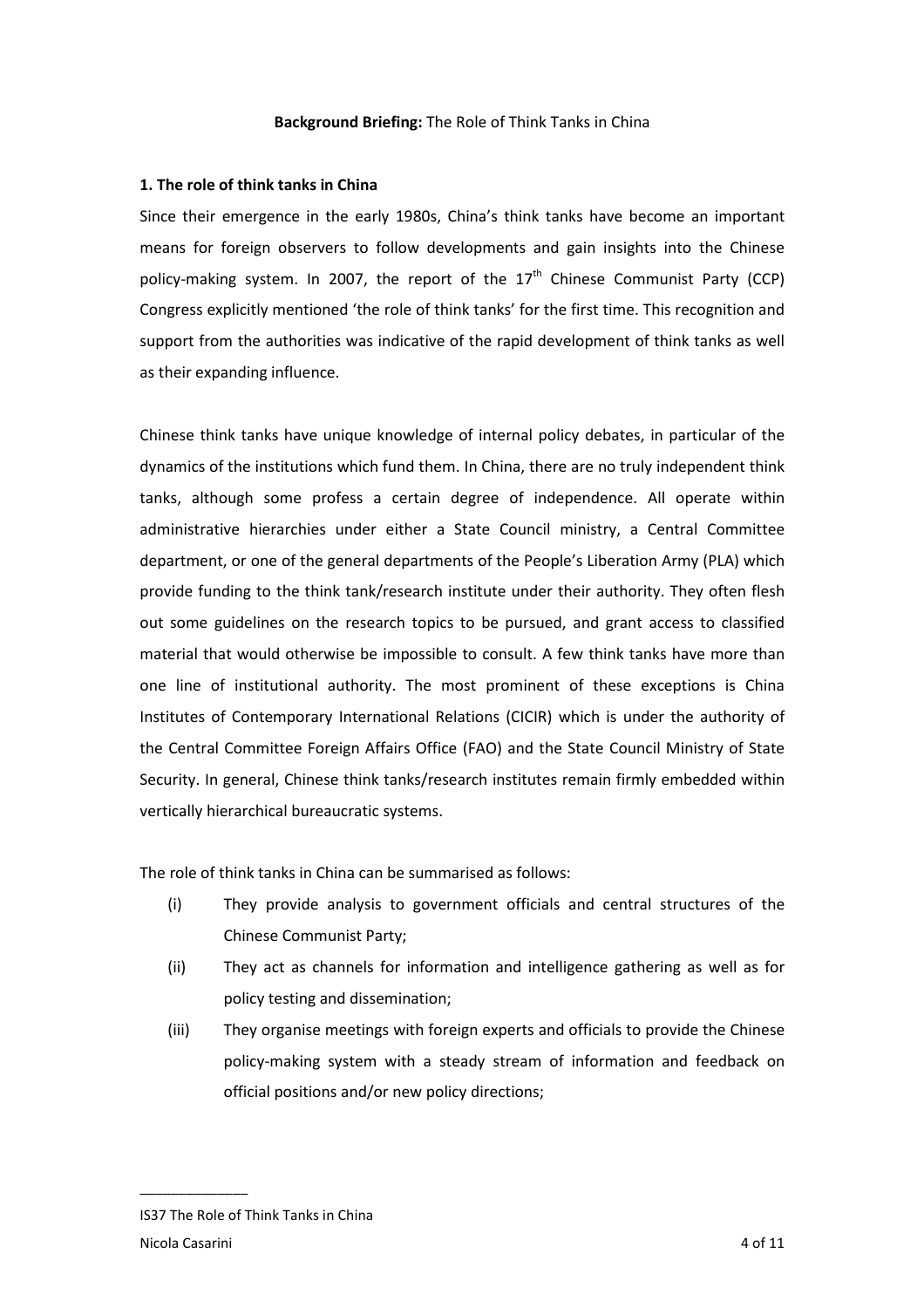- (iv) They carry specific messages and indications for foreign experts and policymakers which often cannot be expressed through official channels and/or publicly;
- (v) They use meetings with foreign experts and officials/policymakers with whom they are familiar in order to influence the policies of their governments and/or institutions vis-à-vis China.

The last two points have become increasingly important of late, as the Chinese government has increased its participation in Track II policy dialogues. As such it has better understood the utility of such venues for airing policy ideas and new initiatives and assessing the potential reaction of foreigners.

Chinese think tanks can be divided into three broad categories, according to the focus of their research:

- international relations/foreign policy think tanks;
- defence-related and military think tanks; and
- economic and political-economy think tanks.

# **2. International relations and foreign policy think tanks**

- (i) The **China Institutes of Contemporary International Relations (CICIR)** is one of China's oldest – and possibly most influential – think tanks conducting research and providing expertise on international affairs. Since its creation in 1965, it has served senior-level CCP leadership and has always been bureaucratically subordinate to the Central Committee Foreign Affairs Leading Group (FALG). The CICIR lies under the auspices of the Central Committee while being administratively and fiscally under the authority of the Ministry of State Security. CICIR's comparative advantages are:
	- a. its size it is China's largest think tank on international relations and foreign affairs with more than 600 staff;
	- b. its multiple sources of information and intelligence gathering; and
	- c. its bureaucratic proximity to the Foreign Affairs Office, the FALG, the Ministry of State Security and senior leadership.

IS37 The Role of Think Tanks in China Nicola Casarini 5 of 11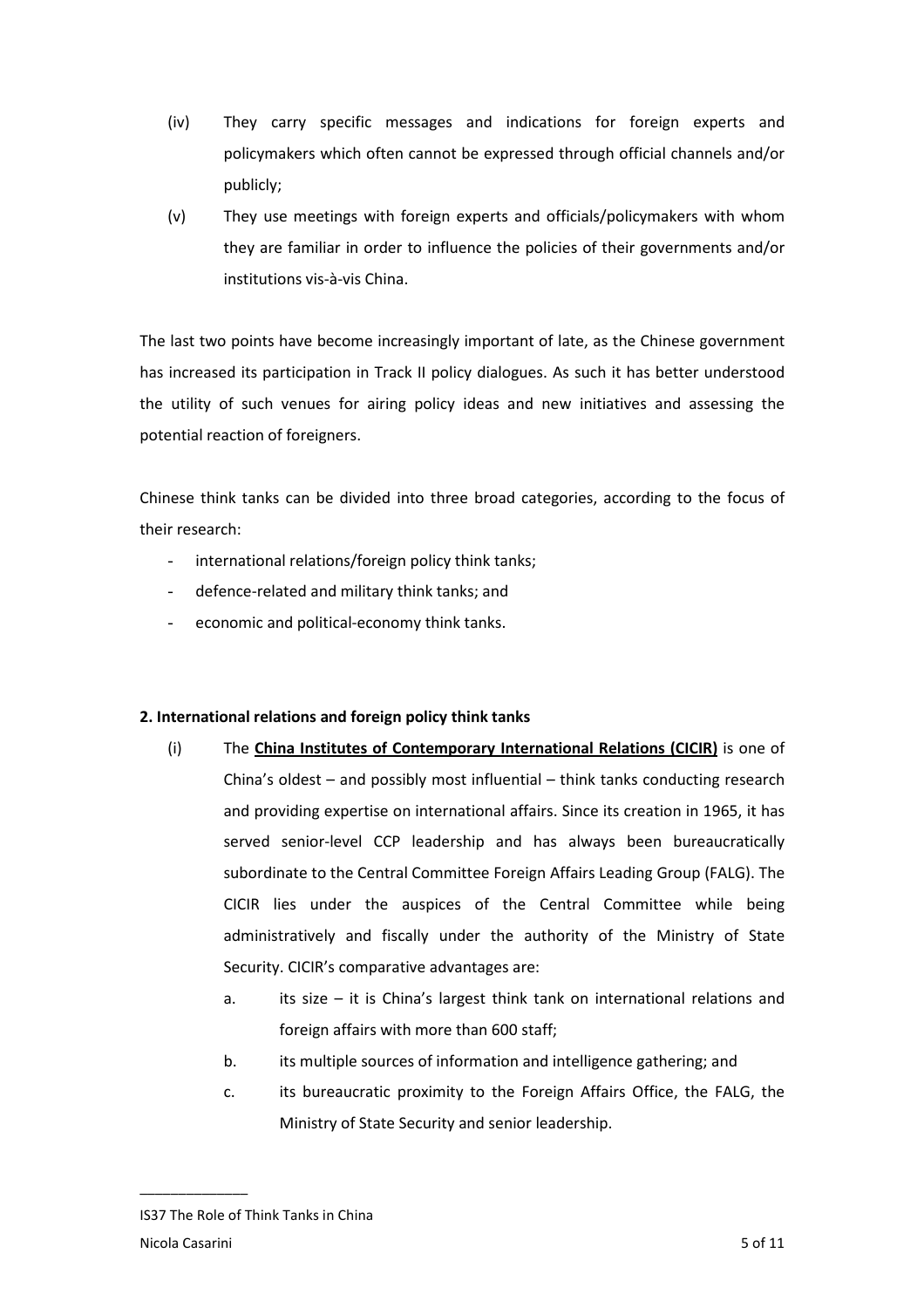CICIR receives its money mainly from the Ministry of State Security, while the FALG is CICIR's main customer. CICIR uses a number of internal and classified channels to reach government audiences, and it publishes the influential journal 'Contemporary International Relations' (*Xiandai guoji guanxi*). CICIR's expertise is wide-ranging, covering most international issues and regions of the world. CICIR is led by Cui Liru, a well-known expert on US-China relations and a member of the Expert Committee of the Chinese MFA Foreign Policy Advisory Group.

- (ii) The **China Institute of International Studies (CIIS)** is the oldest of China's foreign affairs think tanks. It is the Foreign Ministry's think tank and is smaller than CICIR. The staff at CIIS consists of nearly one hundred researchers and other professionals, including among them senior diplomats. The CIIS staff also includes rotational assignments from the Ministry of Foreign Affairs. The latter increasingly uses CIIS expertise and has made the think tank the key Track II organisation to carry out exchanges for China. The President of CIIS is traditionally a diplomat. It is currently led by Qu Xing who previously served as Minister in the Chinese Embassy in France. The CIIS publishes the journal `International Relations Research' (*Guoji wenti yanjiu*).
- (iii) **The Chinese Academy of Social Sciences (CASS)** is a huge organisation with ministerial status. It consists of over 30 research institutes with more than 3,000 full-time researchers and over 4,000 total staff. CASS carries out research across the whole spectrum of the social sciences and humanities. CASS is funded by the State Council. CASS's eight regional studies institutes have substantial influence in China's policy-making debates. In particular, the Institute of European Studies (IES) – headed by Zhou Hong – and the Institute of American Studies (IAS) – headed by Huang Ping – are quite influential and able to provide policy advice to the top CCP leadership. However, CASS institutes lack the institutional channels to the top leadership that, for instance, CICIR enjoys. Instead, CASS researchers rely primarily on personal connections to transmit papers to senior policymakers.
- (iv) **The Shanghai Institute of International Studies (SIIS)** was established in 1960 and has maintained a strong research and analysis capability ever since. It is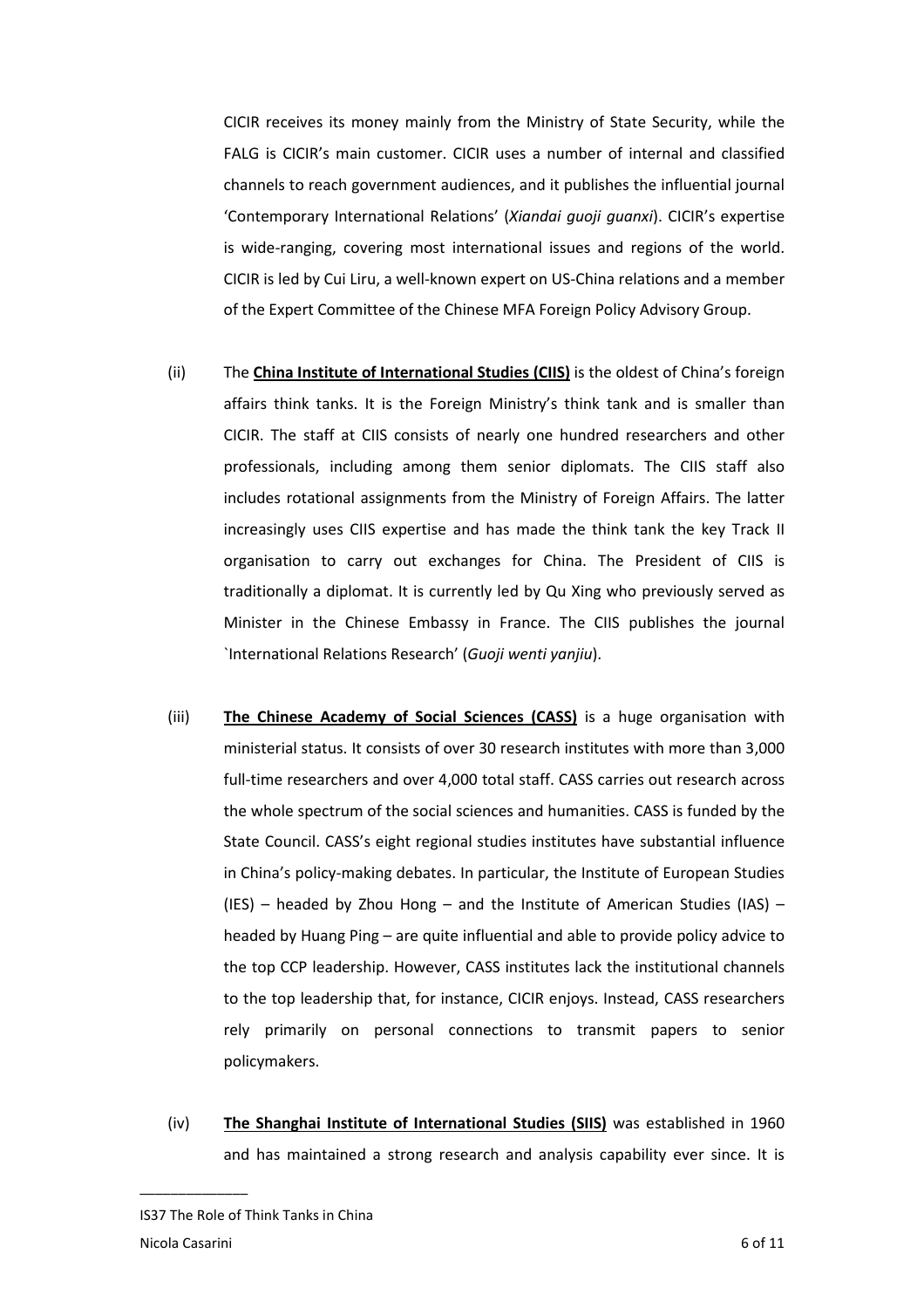smaller that CICIR or CIIS, but the quality of its output is generally higher. The distance from Beijing also means that it is intellectually more free and able to produce analyses and policy proposals that vary from the standard policy line. SIIS specialises mainly in US-China and Asian affairs. It has around 100 staff members and lies under the administration of the Shanghai municipal government, from where it gets most of its funding. The SIIS has close relations with the top Chinese leadership in Beijing that originates from Shanghai. As such, its influence can vary considerably, depending on the composition of the Politburo and other senior-level bodies. It is currently led by Yang Jiemian, the brother of Foreign Minister Yang Jiechi.

- (v) **The China Reform Forum (CRF)** is the think tank of the Party School of the Central Committee of the Chinese Communist Party from where it also gets its main funding. CRF research focuses on issues related to the development of China's reform and opening up policy as well as international affairs. CRF has around 100 staff made up of senior government officials, scholars, and business executives in China. CRF's current chairman is Li Jing Tian, the Excecutive Vice President of the Party School of the Central Committee of the CCP. The CRF is quite influential, being very close to the School that prepares the top leadership.
- (vi) **The China Centre for Contemporary World Studies (CCCWS)** is the think tank of the International Department of the Central Committee of the CCP, from where it also gets its funding. It is under the direct authority of the CCP Central Committee and as such has good access to debates at the most senior Partylevel. The CCCWS was created a few years ago and today has approximately 25 staff of which 8 are full-time researchers with PhDs from top Chinese, American and British universities. The quality of research is very high and it is fast becoming one of China's best think tanks in the fields of international relations and foreign policy. It is headed by Yu Hongjun, Vice-Minister of the International Department of the Central Committee of the CCP.

IS37 The Role of Think Tanks in China Nicola Casarini 7 of 11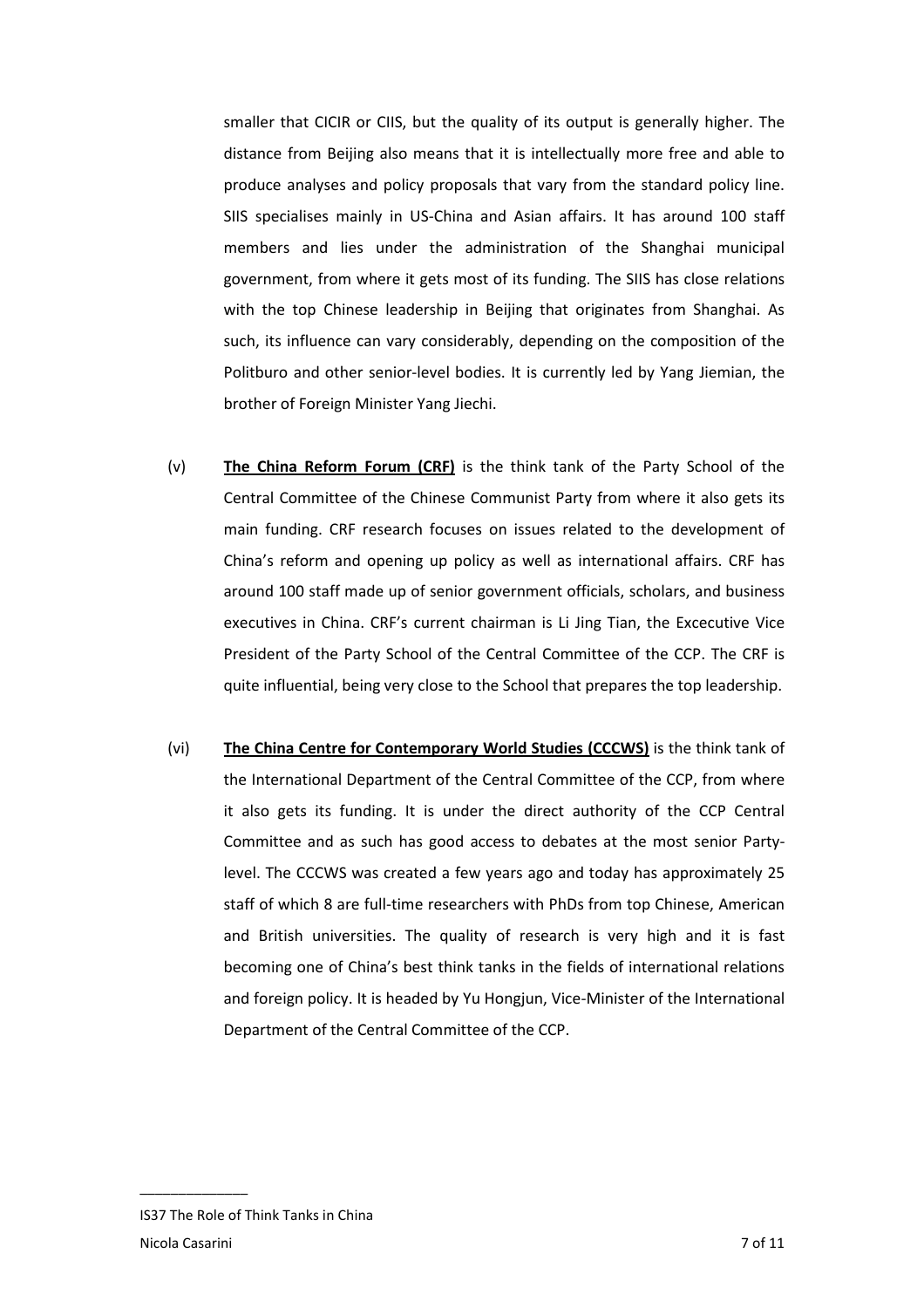### **3. Defence-related and military think tanks**

- (vii) **The China Institute for International Strategic Studies (CIISS)** is the foremost intelligence analysis think tank in the Chinese military. It is directly subordinate to the General Staff Second Department (intelligence) from where it receives its funding. Funded in 1979, the Chairman of CIISS is usually also the Deputy Chief of Staff whose portfolio includes foreign intelligence. The staff at CIISS consists of approximately 100 research personnel and includes both active-duty and senior retired intelligence officers, diplomats and scholars. It houses some of the best military analysts of the People's Liberation Army (PLA). CIISS reports circulate to the General Staff Department and throughout the PLA senior leadership. The CIISS also acts as an important interface between the military intelligence apparatus and foreign experts. The current chairman of CIISS is Xiong Guangkai, formerly the PLA's deputy chief of staff.
- (viii) **The China Foundation for International Strategic Studies (CFISS)** is under the aegis of the Second Department (Intelligence) of the PLA General Staff. Many of its staff members are active duty PLA colonels or generals, but there are also a number of retired diplomats and civilians. The CFISS is mainly funded by the PLA though it is also allowed to raise funds from the private sector through contract research. In practice, it mainly carries out research for the PLA and the Ministry of Foreign Affairs. The CFISS specialises on non-proliferation and disarmament issues, as well as American security policy and US-China relations. Over the years, this think tank has become a critical interface for military and securityrelated exchanges between foreigners and the PLA. The CFISS is fairly involved in Track II policy dialogues and submits an annual year-end analytical report to the PLA. It is headed by General Pan Zhenqiang, a well-known strategist and military analyst.
- (ix) Founded in 1958, the **Academy of Military Sciences (AMS)** is the national centre for military studies and the premier military research organisation in the PLA. It is directly subordinate to the Central Military Commission (CMC), but also receives direct assignments from the General Staff Department. The AMS conducts academic research on national defence, armed forces development and military operations, and the future of warfare. It provides advice and

IS37 The Role of Think Tanks in China Nicola Casarini 8 of 11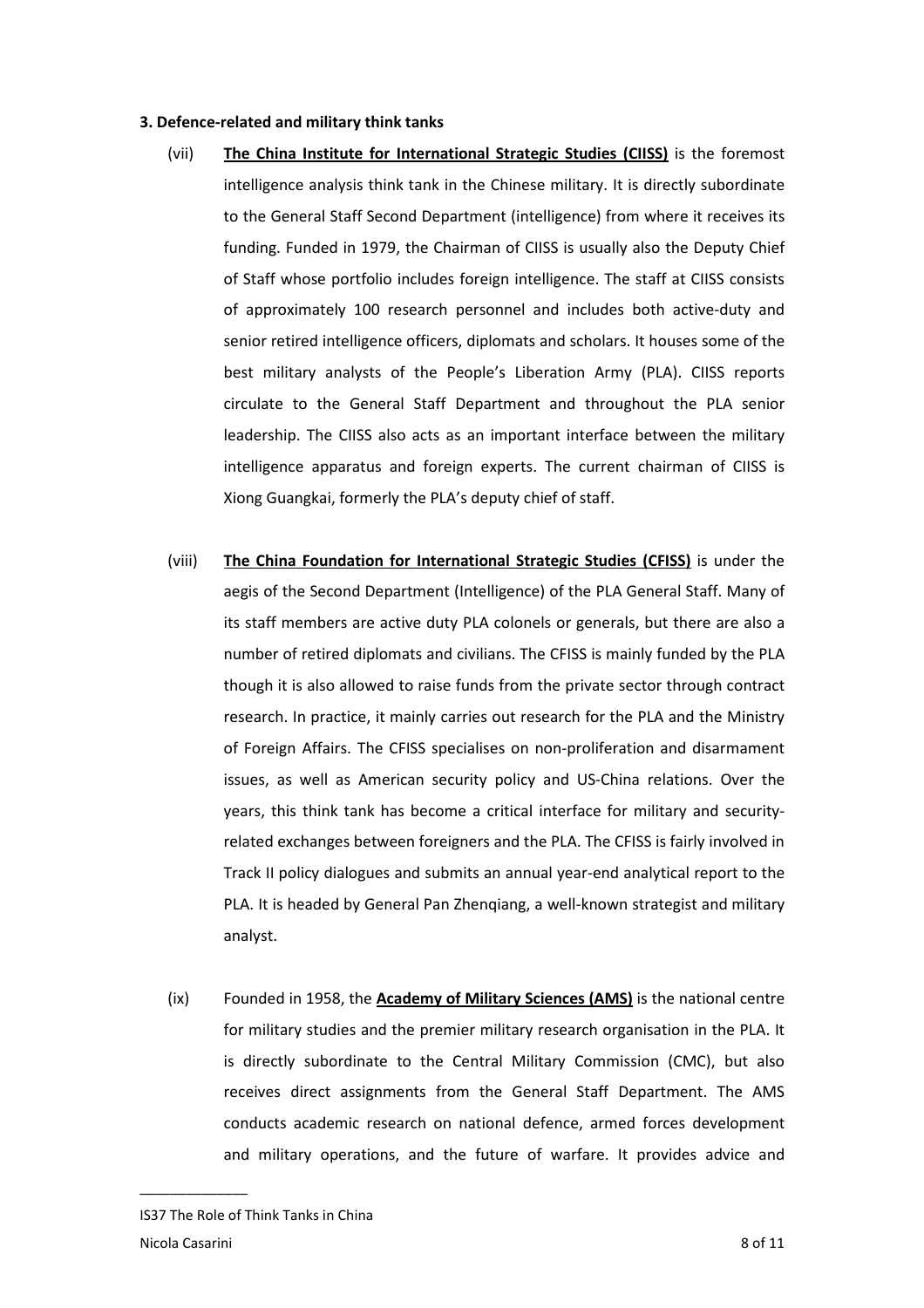consults the Central Military Commission and the PLA General Departments, and co-ordinates academic work throughout the PLA. The AMS has over 500 fulltime researchers who write reports for the military leadership, ghost-write speeches for top military leaders and serve as drafters of important documents like the *Defence White Paper*. It is headed by Lieutenant General Liu Chengjun.

### **4. Economic and political-economy think tanks**

- (x) **The Development Research Center (DRC) of the State Council** is a leading policy research and consulting institution directly under the State Council. Funded in 1981, its main functions are to undertake research on China's economic and social development, as well as reform and opening up. The DRC often serves informally as an independent check on the policy preferences of government departments. For instance, the DRC Research Department on Foreign Economic Relations provides feedback and analysis to the Ministry of Foreign Trade (MOFTEC). Being under the direct authority of the State Council (from where it gets its funding) allows DRC researchers  $-$  like the CICIR  $-$  to access inside information and channel their reports to China's senior level government bodies. It has more than 500 staff and is headed by Li Wei, former Vice Chairman of China Banking Regulatory Commission.
- (xi) **The China Centre for International Economic Exchanges (CCIEE)** was founded in 2009 as a comprehensive association with the mission of promoting economic research and exchanges and providing consulting services. It operates under the guidance and supervision of the National Development and Reform Commission – which is its main client - and is registered in the Ministry of Civil Affairs from where it also gets part of the funding. Its influence is very high within the National Development and Reform Commission. With around 500 staff, it is headed by Zeng Peiyan, former Vice-Premier of the State Council.
- (xii) **The Institute of World Economics and Politics (IWEP)** at CASS is one of the most respected economic and political-economy think tanks in China. IWEP is funded by the State Council and channels its reports, reference materials and publications to almost each department of the central government. IWEP has

IS37 The Role of Think Tanks in China Nicola Casarini 9 of 11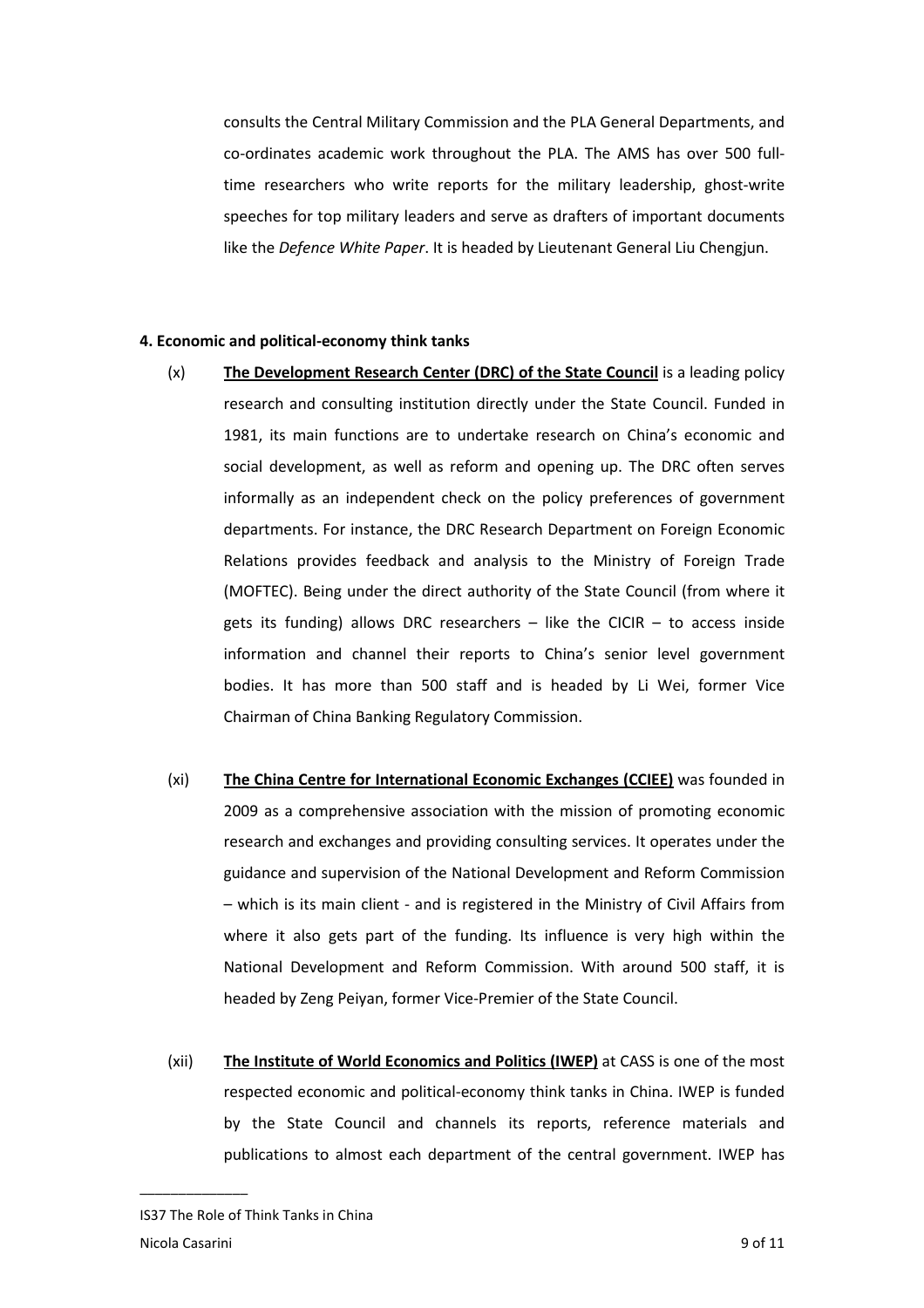around 100 staff, with approximately 80 full-time researchers. It is headed by Zhang Yujan. The Institute enjoys a very good reputation also outside China and publishes the influential journal *China & World Economy.*

(xiii) **The National Economics Research Institute (NERI)**, part of the China Reform Foundation - calls itself a non-government, non-profit research organisation, although its clients include many departments of the central government and the CCP. NERI provides policy advice to senior-level government bodies and analyses to the business community. It has around 80 staff and is headed by Fan Gang, one of China's most respected and influential economists.

# **5. Research institutes at top Chinese universities**

- (xiv) Research institutes at top Chinese universities are increasingly becoming part of the think tank landscape. This is due to the presence of some of the country's leading thinkers and strategists among their staff (most of them having gained previous experience in one or more of the think tanks listed above) and their growing reputation within senior-level policy circles. These research institutes are more and more committed to translating their academic findings into practical advice to policy-makers as they compete for funding and recognition with established think tanks. The most important of these research institutes are:
	- a. **The School of International Studies (SIS) at Peking University**. SIS is headed by Wang Jisi, possibly China's best known expert on international affairs. SIS receives substantial funding from the government;
	- b. **The Institute of International Studies (IIS) at Tsinghua University**. IIS is headed by Yan Xuetong, a well-known thinker and strategist;
	- c. **The Centre for American Studies (CAS) at Fudan University**. CAS is one of the major research institutions for American studies in China. The Ministry of Education and Fudan University provide financial support to the CAS. It is quite influential on all matters related to US domestic and foreign policy and Sino-American relations. It is headed by Shen Dingli, possibly China's foremost expert on US-China relations.